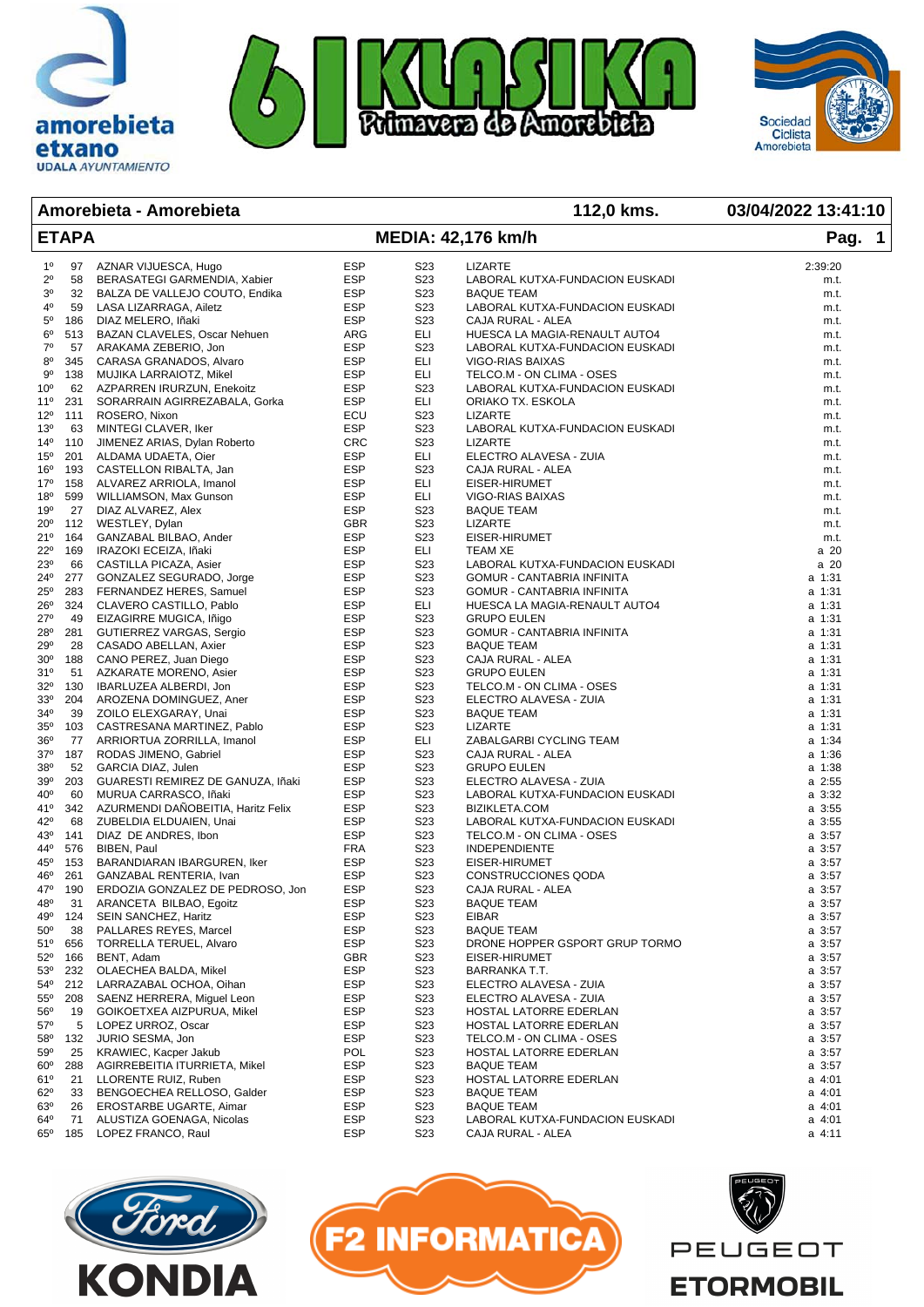



## **Amorebieta - Amorebieta 112,0 kms. 03/04/2022 13:41:10**

etxano

| <b>ETAPA</b>     |                |                                                              |                          | <b>MEDIA: 42,176 km/h</b>            | Pag. 2                                             |                  |
|------------------|----------------|--------------------------------------------------------------|--------------------------|--------------------------------------|----------------------------------------------------|------------------|
| 66°              | 18             | LARRAÑAGA ARAKAMA, Oier                                      | <b>ESP</b>               | S23                                  | HOSTAL LATORRE EDERLAN                             | a 4:33           |
| $67^\circ$       | 199            | FERNANDEZ GARCIA, Samuel                                     | <b>ESP</b>               | S <sub>2</sub> 3                     | CAJA RURAL - ALEA                                  | a 4:39           |
| $68^{\circ}$     | 586            | MADARIAGA MARTINEZ, Imanol                                   | ESP                      | S23                                  | PUNTA GALEA T.E.                                   | $a\,5:05$        |
| 69°              | 41             | AJERRISTA AZKUE, Ekain                                       | <b>ESP</b>               | S <sub>23</sub>                      | <b>GRUPO EULEN</b>                                 | $a \, 5:10$      |
| 70°              | 64             | GOMEZ LLORENTE, Ivan                                         | ESP                      | S23                                  | LABORAL KUTXA-FUNDACION EUSKADI                    | $a \, 5:10$      |
| 71°              | 93             | VINUESA PRESA, Iñigo                                         | ESP                      | S <sub>2</sub> 3                     | ZABALGARBI CYCLING TEAM                            | $a \, 5:10$      |
| 72°              | $\overline{1}$ | AZCONA URIARTE, Miguel                                       | <b>ESP</b>               | ELI                                  | HOSTAL LATORRE EDERLAN                             | $a \, 5:10$      |
| 73°              | 70             | CASAIS SANCHEZ, Danel                                        | <b>ESP</b>               | S <sub>23</sub>                      | LABORAL KUTXA-FUNDACION EUSKADI                    | a 5:10           |
| 74°              | 206            | ALVAREZ MARTINEZ, Pablo                                      | <b>ESP</b>               | S <sub>2</sub> 3                     | ELECTRO ALAVESA - ZUIA                             | $a \, 5:10$      |
| 75°              | 318            | LARA GARTZIA, Unax                                           | ESP                      | S <sub>2</sub> 3                     | HUESCA LA MAGIA-RENAULT AUTO4                      | $a \, 5:10$      |
| 76°              | 583            | CHAUSSADE, Paul                                              | FRA                      | ELI                                  | <b>INDEPENDIENTE</b>                               | $a \, 5:10$      |
| 77°              | 8              | <b>AGUIRRE MAIER, Max</b>                                    | <b>ESP</b>               | S <sub>2</sub> 3                     | HOSTAL LATORRE EDERLAN                             | $a \, 5:10$      |
| 78°              | 286            | SUAREZ FERNANDEZ, Alain                                      | <b>ESP</b>               | S <sub>2</sub> 3                     | GOMUR - CANTABRIA INFINITA                         | $a \t 5:14$      |
| 79°              | 266            | URANGA ODRIOZOLA, Jagoba                                     | ESP                      | S <sub>2</sub> 3                     | CONSTRUCCIONES QODA                                | a 5:20           |
| $80^\circ$       | 79             | CALVO GONZALEZ, Erlantz                                      | ESP                      | ELI                                  | ZABALGARBI CYCLING TEAM                            | a 5:26           |
| 81°              | 46             | CAMINO ARTEAGA, Eder                                         | ESP                      | S <sub>23</sub>                      | <b>GRUPO EULEN</b>                                 | a 5:52           |
| 82 <sup>o</sup>  | 54             | ESPARZA GARIN, Unai                                          | <b>ESP</b>               | S <sub>2</sub> 3                     | <b>GRUPO EULEN</b>                                 | a 5:52           |
| 83°              | 156            | CAVIA SANZ, Daniel                                           | <b>ESP</b>               | S <sub>2</sub> 3                     | EISER-HIRUMET                                      | a 6:12           |
| 84°              | 267            | ALKAIN SAGARNA, Peru                                         | <b>ESP</b>               | S <sub>2</sub> 3                     | CONSTRUCCIONES QODA                                | a 6:42           |
| $85^\circ$       | 686            | MURAYAMA, Yuhei                                              | <b>JPN</b>               | S <sub>2</sub> 3                     | CONSTRUCCIONES QODA                                | a 6:42           |
| 86°              | 65             | LOPEZ ISLA, Ander                                            | ESP                      | S <sub>2</sub> 3                     | LABORAL KUTXA-FUNDACION EUSKADI                    | $a \t 7:03$      |
| 87°              | 665            | ZAFRA ARENAS, David                                          | <b>ESP</b>               | ELI                                  | <b>HOOMU SEGUROS</b>                               | a 7:42           |
| 880              | 116            | FERNANDEZ LOIOLA, Beñat                                      | <b>ESP</b>               | S <sub>2</sub> 3                     | <b>EIBAR</b>                                       | a 8:29           |
| 89 <sup>°</sup>  | 640            | SAUTEL, Jonathan                                             | <b>FRA</b>               | S <sub>2</sub> 3                     | <b>INDEPENDIENTE</b>                               | a 8:36           |
| $90^{\circ}$     | 44             | ALBIZUA PRADA, Oier                                          | <b>ESP</b>               | S <sub>2</sub> 3                     | <b>GRUPO EULEN</b>                                 | a 8:36           |
| 91°              | 126            | AMORROSTA ARRIOLA, Jokin                                     | <b>ESP</b>               | S <sub>23</sub>                      | <b>EIBAR</b>                                       | a 8:43           |
| $92^{\circ}$     | 92             | <b>UGARTE LEAL, Daniel</b>                                   | <b>ESP</b>               | S <sub>23</sub>                      | ZABALGARBI CYCLING TEAM                            | a 8:43           |
| $93^{\circ}$     | 167            | HOULIHAN, Ben                                                | <b>GBR</b>               | S <sub>2</sub> 3                     | EISER-HIRUMET                                      | a 8:49           |
| 94°<br>95°       | 50<br>43       | AZKARATE MORENO, Andoni<br><b>GURIDI IRUIN, Aratz</b>        | <b>ESP</b><br><b>ESP</b> | S <sub>2</sub> 3<br>S <sub>2</sub> 3 | <b>GRUPO EULEN</b>                                 | a 9:04           |
| 96°              | 321            |                                                              | <b>ESP</b>               | S <sub>2</sub> 3                     | <b>GRUPO EULEN</b>                                 | a 9:04<br>a 9:04 |
| $97^\circ$       | 290            | SAMPERIZ NOEL, Jesus Angel                                   | <b>ESP</b>               | S <sub>23</sub>                      | HUESCA LA MAGIA-RENAULT AUTO4<br>CAJA RURAL - ALEA | a 9:04           |
| 98°              | 133            | BELIJAR GARCIA, Alejandro<br>RUIZ DE BALAGUERA BARREDO, Eder | <b>ESP</b>               | S <sub>2</sub> 3                     | TELCO.M - ON CLIMA - OSES                          | a 9:04           |
| 99°              | 157            | URIONABARRENETXEA ARANBARRI, Asier                           | <b>ESP</b>               | S <sub>2</sub> 3                     | EISER-HIRUMET                                      | a 9:04           |
| $100^\circ$      | 220            | RIAL GONZALEZ, Iker                                          | <b>ESP</b>               | S <sub>2</sub> 3                     | ARANAKO-SIMA-CEPIAL                                | a 9:30           |
| 101°             | 317            | ZAERA GISBERT, Javier                                        | <b>ESP</b>               | S23                                  | HUESCA LA MAGIA-RENAULT AUTO4                      | a 9:33           |
| 102°             | 143            | BERANGO GUTIERREZ, Aimar                                     | <b>ESP</b>               | S <sub>23</sub>                      | TELCO.M - ON CLIMA - OSES                          | a 11:02          |
| 103°             | 161            | APODAKA GONZALO, Eneko                                       | ESP                      | S <sub>2</sub> 3                     | EISER-HIRUMET                                      | a 11:05          |
| 104°             | 9              | GOENAGA CABODEVILLA, Oihan                                   | <b>ESP</b>               | S <sub>2</sub> 3                     | HOSTAL LATORRE EDERLAN                             | a 12:13          |
| $105^{\circ}$    | 6              | COBOS LEGARIA, Haritz                                        | <b>ESP</b>               | S <sub>2</sub> 3                     | HOSTAL LATORRE EDERLAN                             | a 12:13          |
| 106°             | 14             | MOLINERO APELLANIZ, Gorka                                    | <b>ESP</b>               | S <sub>2</sub> 3                     | HOSTAL LATORRE EDERLAN                             | a 12:13          |
| 107°             | 4              | ALTUNA PARRA, Jon                                            | <b>ESP</b>               | S <sub>2</sub> 3                     | HOSTAL LATORRE EDERLAN                             | a 12:13          |
| 108°             | 45             | CUEVA ETXEBERRIARTEUN, Unai                                  | <b>ESP</b>               | S <sub>23</sub>                      | <b>GRUPO EULEN</b>                                 | a 12:13          |
| 109°             | 189            | LOSARCOS MARCO, Adrian                                       | <b>ESP</b>               | S <sub>2</sub> 3                     | CAJA RURAL - ALEA                                  | a 12:13          |
| $110^{\circ}$    | 196            | FERNANDEZ REVIEJO, Alberto                                   | <b>ESP</b>               | S <sub>2</sub> 3                     | CAJA RURAL - ALEA                                  | a 12:13          |
| 111º             | 191            | RUIZ DE ARCAUTE DIAZ DE ALDA, Diego                          | <b>ESP</b>               | S <sub>2</sub> 3                     | CAJA RURAL - ALEA                                  | a 12:13          |
| 112°             | 195            | ECHEVERRIA AZPILICUETA, Martzel                              | <b>ESP</b>               | S <sub>2</sub> 3                     | CAJA RURAL - ALEA                                  | a 12:13          |
| 113º             | 671            | MORO ISLA, Sergio                                            | <b>ESP</b>               | S <sub>2</sub> 3                     | <b>HOOMU SEGUROS</b>                               | a 12:17          |
| 114º             | 593            | ALDAY SANCHEZ, Ibon                                          | ESP                      | S23                                  | ELORRIOKO BANAN-BANAN Z K E                        | a 12:18          |
| 115º             | 151            | HERNANDEZ GAMERO, Lander                                     | <b>ESP</b>               | S <sub>2</sub> 3                     | EISER-HIRUMET                                      | a 12:18          |
| 116º             | 173            | DELGADO ZAMORA, Oier                                         | <b>ESP</b>               | S23                                  | <b>TEAM XE</b>                                     | a 12:18          |
| 117°             | 319            | RUIZ OLIVARES, Asier                                         | <b>ESP</b>               | S23                                  | HUESCA LA MAGIA-RENAULT AUTO4                      | a 12:22          |
| 118º             | 171            | GOMEZ ARRANZ, Iker                                           | <b>ESP</b>               | S23                                  | <b>TEAM XE</b>                                     | a 12:22          |
| 119º             | 314            | JIMENEZ RUIZ, Christian                                      | <b>ESP</b>               | S <sub>2</sub> 3                     | HUESCA LA MAGIA-RENAULT AUTO4                      | a 12:22          |
| 120°             | 12             | LASA MARTINEZ, Asier                                         | ESP                      | S <sub>2</sub> 3                     | HOSTAL LATORRE EDERLAN                             | a 12:26          |
| 121º             | 316            | MARTIN GIMENEZ, Jaime                                        | ESP                      | S <sub>2</sub> 3                     | HUESCA LA MAGIA-RENAULT AUTO4                      | a 12:27          |
| 122 <sup>o</sup> | 34             | ORTEGA SORO, Gorka                                           | <b>ESP</b>               | S <sub>2</sub> 3                     | <b>BAQUE TEAM</b>                                  | a 12:27          |
| 123º             | 289            | BARCENA SAN MARTIN, Adrian                                   | ESP                      | S <sub>2</sub> 3                     | NANO GONZALEZ CLUB DEPORT                          | a 12:34          |
|                  | 124º 165       | ASHMNAN, Alexander James Ross                                | GBR                      | S <sub>2</sub> 3                     | EISER-HIRUMET                                      | a 16:32          |